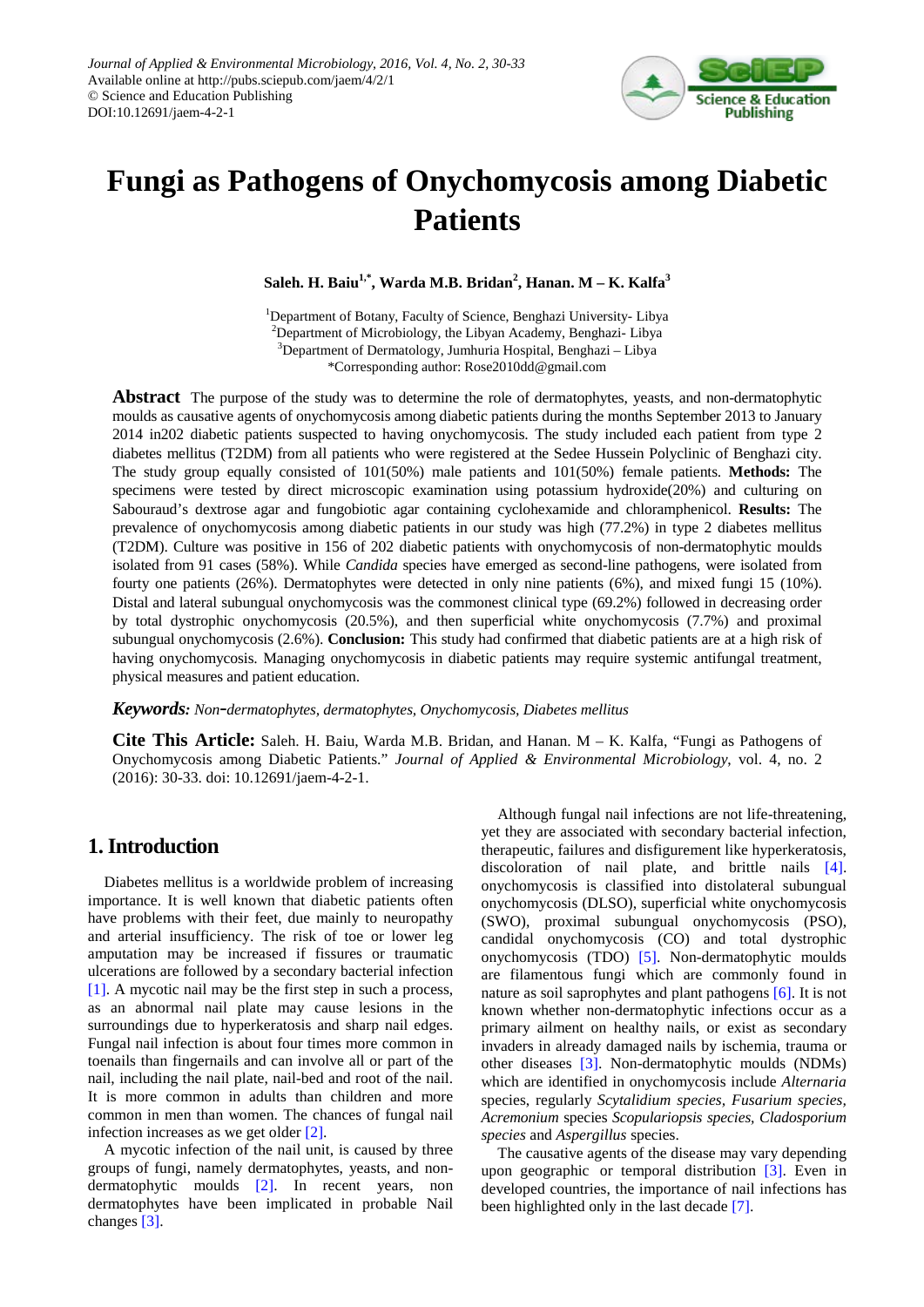## **2. Material and Methods**

## **2.1. Collection of Samples**

Two hundred and two T2DM patients with different ages and both sexes were enrolled in the study. Excluding criteria were patients on systemic antifungal agents during 3 month or on topical agents during one month prior to the study. Structured Performa for history, clinical examination and laboratory findings were recorded. The samples were collected from the patients who were suspected to have onychomycosis. They were examined by direct microscopy and cultured at the Sedee Hussein Polyclinic of Benghazi city from September 2013 to January 2014. The specimens were obtained from clinically abnormal nails, by scraping the nail bed, the underside of the nail plate and the hyponychium, after cleaning the affected areas with 70% alcohol (Bode Chemie Hamburg - Germany). For each patient, a separate scalpel blade (Gowllands, England) and a sterile nail clipper (Rshengsl - China) were used for collection of the material to be examined.

The different clinical patterns distal and lateral subungual onychomycosis(DLSO), the proximal subungual onychomycosis(PSO), the white superficial onychomycosis(SWO), and the total dystrophic onchomycosis (TDO) were recorded separately.

Every collected specimen was divided into two parts for the following:

## **2.2. Derect Microscopic Examination**

The collected specimen was placed in a test tube (Assistant, Germany) and fews drops of KOH (20% solution) were added using eye dropper to the glass tube and kept for 24 hours to dissolve the keratin [\[8\].](#page-3-3) The collected specimen is then placed on a glass slide (Hamburrg - Germany), and covered by a cover glass (Hamburrg – Germany). Repeated KOH examination was performed before the specimen was considered as negative for direct microscopic mount.

#### **2.3. Cultivation of the Specimens**

The specimen of each patient was placed in separate sterile Petri dish. Each specimen was inoculated on sabouraud`s dextrose Agar (SDA), and Fungobiotic agar. The inoculated plates were kept in the incubator (MMM-Grafelfing, Germany) which was adjusted at 28°C and the cultures were examined every two days. The culture was considered negative if there was no growth after four weeks of incubation [\[9\].](#page-3-4)

The positive specimens (fungi cultures) were mounted with the lactophenol cotton blue to reveal various structures which could be of great help in identification, especially the conidia which include the large separated macroconidia and the small celled microconidia. The macroconidia of each genus and species vary in shape and character of their walls which are generally characteristic for the species or genus [\[9\].](#page-3-4)

The identification of Candida was based on the presence of budding cells and pseudohyphae.

BD PHOENIX (Becto, Dickinson /USA) is an automated microbiology system intended for the *in vitro* rapid identification (ID)of yeast and yeast like organisms [\[10\].](#page-3-5)

## **2.4. Statistical Analysis**

Frequency tables and chart constructed for our data were analyzed statistically using the chi-square test. We assumed results statistically significant when P value is < 0.005. The statistical analysis of the results were carried out according to the computer package (SPSS 18.0 version).

## **3. Results**

Out of 202 nail specimens, fungal infection of toenail was found in156 (83% females and 73%) males Age of the patients ranged from 30 to 94 years; mean age  $= 61.1$ years. Seventy two (46.2%) patients were below 60 years and 84 (53.8%) were over 60 years. Fifty-six (35.9%) patients had onychomycosis in the age group of 60- 69 years.

From the 202 cases of suspected onychomycosis 156(77.2%), non- dermatophytic molds and were the most common fungal elements isolated  $(58\%, n = 91)$  followed by yeast (26%,  $n = 41$ ), dermatophyte (6%,  $n = 9$ ), and mixed fungi (10%, n = 15)**.**

Distal and lateral subungual onychomycosis (DLSO) was the commonest clinical pattern (69.2%) followed by total dystrophic onychomycosis (20.5%) then superficial white onychomycosis (7.7%) and proximal subungual onychomycosis (2.6%) [\(Table](#page-1-0) 1).

**Table 1. Frequency of various clinical types according to sex.**

<span id="page-1-0"></span>

| Clinical types | Male | Female | Total | $\frac{0}{0}$ |
|----------------|------|--------|-------|---------------|
| <b>DLSO</b>    | 65   | 43     | 108   | 69.2          |
| <b>TDO</b>     | 12   | 20     | 32    | 20.5          |
| <b>WSO</b>     |      |        | 12    | 77            |
| <b>PSO</b>     |      |        |       | 2.6           |
| Total          | 87   | 69     | 156   | 100%          |

Among the NDMs, *Aspergillus niger* was the most common isolate followed by *Penicillium spp.* And *Cladosporium spp.* Other alsolates were *Aspergillus flavus, Fusarium spp., Syncephalastrume spp., Alternaria spp., Chaetomium spp., Rhizopus spp., Aspergillus glaucus, Scytalidium sp.,Geotrichum candidum, Scopulariopsis sp, Nigrospora sp., Bipolaris sp. and Acremonium sp.* [\(Table 2\)](#page-1-1).

**Table 2. Pattern and frequency of NDMs isolated (n=91)**

<span id="page-1-1"></span>

| Species                | Total          | $\frac{0}{0}$  |
|------------------------|----------------|----------------|
| Aspergillus niger.     | 19             | 21             |
| Penicillium spp.       | 14             | 15             |
| Cladosporium spp.      | 9              | 10             |
| Aspergillus fumigatus. | 8              | 9              |
| Aspergillus flavus     | 6              | 7              |
| Fusarium spp           | 6              | 7              |
| Syncephalastrume spp   | 5              | 6              |
| Alternaria spp.        | 5              | 6              |
| Chaetomium spp.        | $\overline{4}$ | 4              |
| Rhizopus spp.          | 3              | 3              |
| Aspergillus glaucuss   | $\overline{c}$ | $\overline{c}$ |
| Scytalidium sp         | $\overline{c}$ | $\overline{c}$ |
| Geotrichum candidum.   | $\overline{c}$ | $\overline{c}$ |
| Scopulariopsis sp.     | $\overline{c}$ | $\overline{c}$ |
| Nigrospora sp          | $\overline{c}$ | $\mathfrak{D}$ |
| Bipolaris sp.          | 1              | 1              |
| Acremonium sp          | 1              | 1              |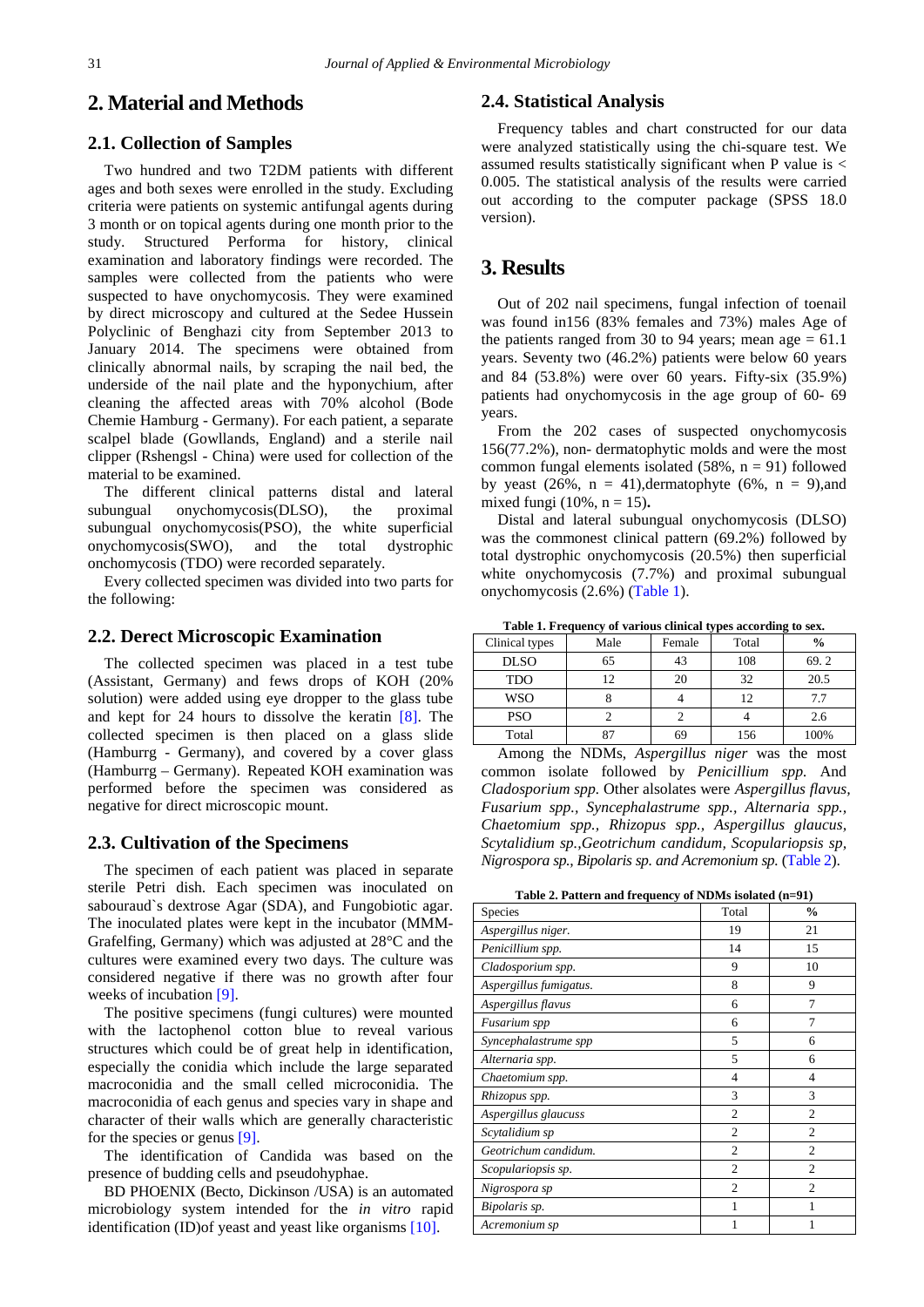Among yeasts, *Trichosporon asahii*. was the most common followed by *Candida parapsilosis, Candida albicans, Trichosporon inkin, Candida tropicalis* and *Candida rugosa*. [\(Table 3\)](#page-2-4).

| Table 3. Pattern and frequency of yeasts isolated (n=41). |  |
|-----------------------------------------------------------|--|
|-----------------------------------------------------------|--|

<span id="page-2-4"></span>

| <b>Species</b>                | Total | $\frac{0}{0}$ |
|-------------------------------|-------|---------------|
| Trichosporon asahii           | 20    | 48.8          |
| Candida parapsilosis complex. |       | 19.5          |
| Candida albicans              | 6     | 14.6          |
| Trichosporon inkin            | 3     | 7.3           |
| Candida tropicalis.           |       | 4.9           |
| Candida rugosa.               | 2     | 4.9           |

Among dermatophytes, *Trichophyton mentagrophytes* was the most common isolate followed by *Trichophyton rubrum* and *Trichophyton soudanense.*[\(Table 4\)](#page-2-5).

**Table 4. Pattern and frequency of dermatophytes isolated (n=9)**

<span id="page-2-5"></span>

| <b>Species</b>               | Total | $\frac{0}{0}$ |
|------------------------------|-------|---------------|
| Trichophyton mentagrophytes. |       | 44.4          |
| Trichophyton rubrum.         |       | 33.3          |
| Trichophyton soudanense.     |       | 22 Z          |

# **4. Discussion**

The prevalence of onychomycosis among diabetics confirmed by culture was77.2% (n=156).In earlier studies the prevalence ranged from of 17 to 30% [\[11,12,13\].](#page-3-6) In the present study the prevalence of onychomycosis was nearly equal between males and females. Some studies have reported that onychomycosis more common among males and other studies have found no difference in gender distribution [\[14,15,16\].](#page-3-7)

In this study, age greater than 50 years was non significantly associated with presence of onychomycosis. Other studies have also reported a higher prevalence of onychomycosis among the elderly [\[14,15\].](#page-3-7) The most frequently isolated fungal element in this study was nondermatophytic moulds (58%, n=91). Similar findings have been reported in Malaysia [\[13\].](#page-3-8) Other studies have shown yeasts and dermatophytes as common pathogens isolated from diabetics with onychomycosis [\[14,17\].](#page-3-7) This is probably because other factors, such as environment, level of humidity and the repeated contact with water influenced the growth of particular fungi [\[18\].](#page-3-9) *Aspergillus spp*. have been found to be the predominating causative molds (21%). In this study non-dermatophytes accounted of the total fungal isolates. Amongst NDMs *Aspergillus niger* was the most common isolate followed by *Penicillium spp*, *Caldosporium spp*., *Aspergillus fumigatus*, *Aspergillus flavus* and *Fusarium spp*. The prevalence of NDMs varied considerably in different studies reported in the literature [\[9\].](#page-3-4) In a study conducted in 2006 in Egypt on 32 patients with different nail abnormalities, it was found out that NDMs were isolated from 59% of the total culture positive cases [\[19\].](#page-3-10) Comparable results were seen in a local study conducted at Rawalpindi in 2007 which showed that among nondermatophytes *Alternaria alternate* was the most commonly isolated species followed by *Scytalidium* 

*dimidiatum*, and *Penicillium marneffei* [\[20\].](#page-3-11) A multicentre study conducted on a large scale in North America to find out the frequency of pathogens involved in onychomycosis revealed that NDMs and yeasts accounted for 20% each of the two varieties [\[21\].](#page-3-12) In a study conducted in Italy revealed *Fusarium* species as the most common NDMs followed by *Scopulariopsis brevicaulis*, *Acremonium* and *Aspergillus* species [\[6\].](#page-3-1) Studies carried out in Sri Lanka, [\[22\],](#page-3-13) Colombia [\[23\],](#page-3-14) and Pakistan [\[20\],](#page-3-11) revealed large percentage of *Fusarium spp*. from patients of onychomycosis. On the contrary, the most common NDM isolated in studies reported from Europe [\[24\].](#page-3-15) North America [\[6\]](#page-3-1) and Mexico [\[25\].](#page-3-16) were *Scopulariopsis*  followed by *Aspergillus.*

However, in one Indian study, yeasts were found to be the most common pathogens causing onychomycosis in diabetic patients, followed by dermatophytes and nondermatophytic moulds [\[26\].](#page-3-17)

Another study from Saudi Arabia reported that *Candida* species were the most frequently isolated pathogen from infected nails [\[27\].](#page-3-18) In Kuwait, dermatophytes were the most common isolates causing onychomycosis in diabetic patients, followed by yeasts and non-dermatophytic moulds [\[26\].](#page-3-17)

DLSO was the commonest clinical presentation in this study( $69.2\%$ ). which is comparable with most of the Previous studies. [\[28,29,30\].](#page-3-19)

Thus, the climates and geographical locations may influence the distribution of the pathogens of onychomycosis as well. The major pathogens in temperate western countries are dermatophytes, but *Candida* and nondermatophytic moulds are the prevailing pathogens in mediterranean and tropical countries with a warmer and more humid climate. Regional variance in the distribution of pathogens may be partially ascribed to the occupations of residents.

Onychomycosis in diabetics may be associated with diabetic foot ulcers, cellulitis and gangrene. These complications increase rates of hospital admissions and surgical interventions. Early diagnosis and adequate medical management of onychomycosis among diabetics using oral antifungal agents may be more cost effective than treating the complications arising from delayed diagnosis and treatmen[t \[14\].](#page-3-7)

## **5. Conclusion**

This study shows a high prevalence of onychomycosis among diabetics. Onychomycosis is associated with a higher risk of complications among diabetics, Physicians should actively examine the feet for onychomycosis during routine consultation.

## **References**

- <span id="page-2-0"></span>[1] Rich, P. Onychomycosis and tinea pedis in patients with diabetes. *J Am Acad Dermatol*, (2000), 43: 130-134.
- <span id="page-2-1"></span>[2] Summerbell, R.C., Kane, J., Krajden SOnychomycosis, tinea pedis and tinea manuum caused by non-dermatophytic filamentous fungi. *Mycoses*; (1989), 32:609-19.
- <span id="page-2-2"></span>[3] Agarwalla, A., Agrawal, S., Khanal, B., Onychomycosis in eastern Nepal. *Nepal Med Coll J*, (2006), 8:1-7.
- <span id="page-2-3"></span>[4] Jarve, H., Naaber, P., Kaur, SToe nail onychomycosis in Estonia. *Mycosis* 2004, 47:57-61.